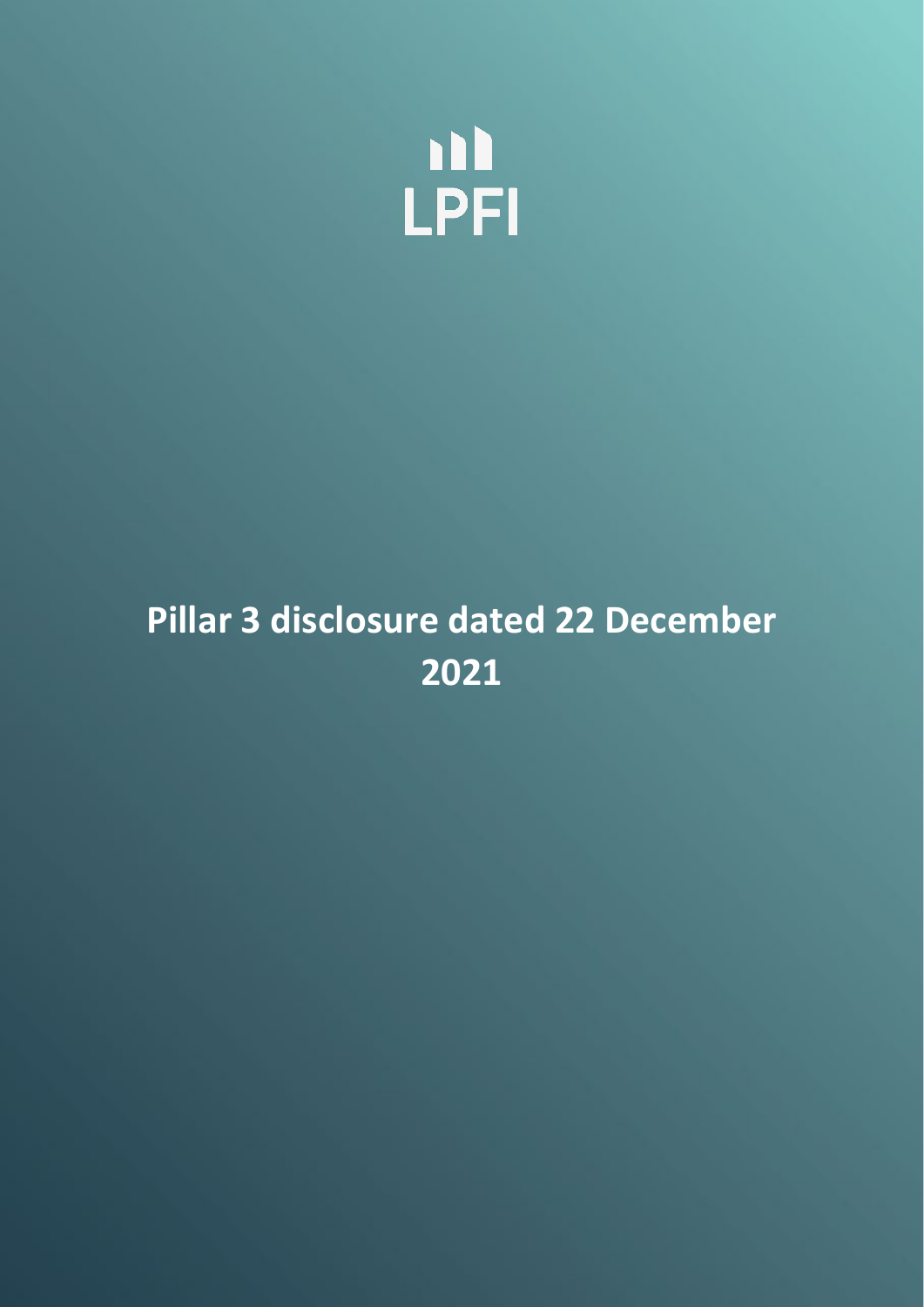# **1. Background**

LPFI Limited (**LPFI**) is authorised and regulated by the Financial Conduct Authority (**FCA**). As such, it is subject to regulatory capital requirements and certain disclosure requirements. The purpose of this document is to set out the Pillar 3 disclosures of LPFI.

LPFI is categorised as a 'BIPRU firm' for prudential purposes. This Pillar 3 disclosure is produced in accordance with the FCA's Prudential Sourcebook for Banks, Building Societies and Investment Firms (BIPRU), specifically BIPRU 11.3.3R.

The disclosures will be published on LPFI's website. The disclosures will be reviewed at least annually and, if appropriate, more frequently. Disclosures will be published as soon as is practicable after LPFI's Internal Capital Adequacy Assessment Process (**ICAAP**) is finalised and the publication of LPFI's annual accounts. LPFI's most recent ICAAP relates to the period ending 31 March 2021. The ICAAP was prepared on the basis of the information in the audited accounts as at 31 March 2020 and subsequent financial statements to 31 March 2021 and includes financial projections for a 3 year period from that later date. LPFI's ICAAP calculations of capital resources were reviewed for the period ending 31 October 2021.

LPFI will be subject to the new Investment Firm Prudential Regime (**IFPR**) from 1 January 2022. The Management Board does not anticipate a meaningful change to the firm's capital requirement, 'own funds' or prudential consolidation analysis arising from the new rules, but is preparing to realign its processes to have an Internal Capital and Risk Assessment (**ICARA**) in place as a development from its existing ICAAP and otherwise to comply with IFPR. LPFI anticipates that it will initially be categorised as a 'small and non-interconnected investment firm' (**SNI**) but may transition to being a Non-SNI at some point during 2022.

# **2. Pillar 3 Disclosure Policy**

LPFI is supportive of the overarching objectives of Pillar 3 disclosures, which are to promote market discipline and improve comparability and consistency of these disclosures. As a complement to supervisory efforts, these objectives help to encourage firms to assess risk, maintain capital and develop and maintain sound risk management systems and practices. LPFI has therefore sought to develop a formal Pillar 3 Disclosure procedure which covers all applicable disclosure requirements.

# **3. Scope of business**

LPFI is incorporated in the UK and has its registered address in the UK. The principal activities of LPFI are the provision of investment advisory, arranging and investment management services.

LPFI was established to support the operation and development of LPF's in-house investment programme and its collaboration with other likeminded pension funds. LPFI has three 'Core Strategies', being:

- A strategic investment advisory platform for wider collaboration and greater future alignment of investment portfolios of likeminded LGPS funds (**Strategic Advisory Platform**).
- A 'Club Deal' platform for collaboration on private market investments (including in the infrastructure, private debt and indirect property sectors) with LGPS funds and other institutional investors (**Private Markets Platform**).
- A public markets portfolio management platform providing certain LGPS funds with access to LPF's internally managed equity and bond portfolios (**Public Markets Platform**).

These are supplemented by investment monitoring and *ad hoc* investment advisory services in relation to client portfolios.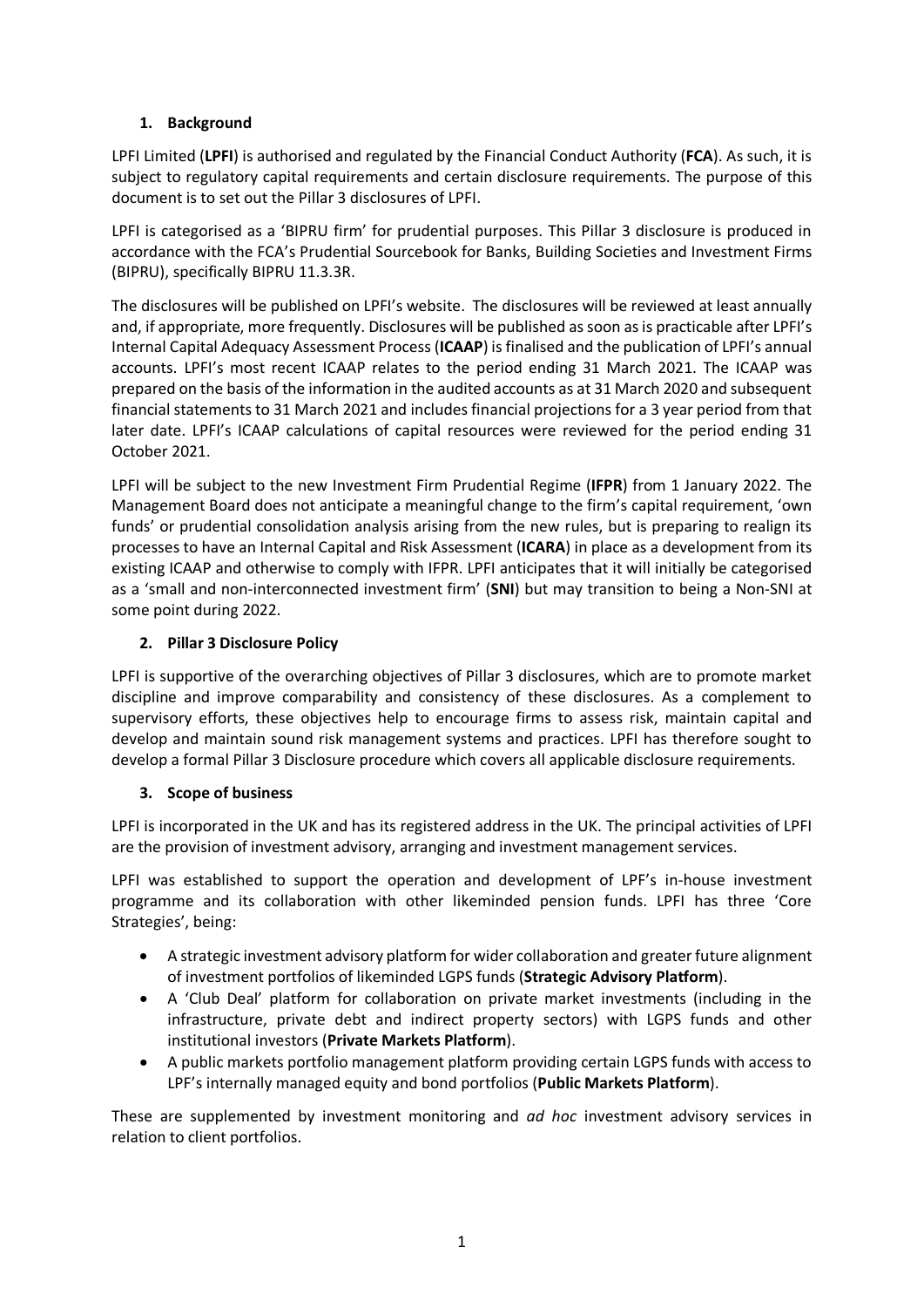#### **4. Governance and risk management**

LPFI's general risk management objective is to develop governance structures and systems and controls to identify and quantify its risk exposures, and then manage and mitigate risk to a level that will minimise the allocation of Pillar 2 capital whilst delivering services to its clients within acceptable risk tolerances.

The LPFI board is the governing body of LPFI (**Managing Board**). The Managing Board is responsible for risk management, as well as forming its own opinion on the effectiveness of the risk management framework and processes established at LPFI.

The Managing Board sets the risk strategy and relevant policies. The Managing Board decides LPFI's appetite or tolerance for risk – those risks it will accept and those it will not take in the pursuit of its goals and objectives. In addition, the Managing Board ensures that LPFI has implemented an effective, ongoing process to identify risk, to measure its potential impact against a broad set of assumptions and then to ensure that such risks are actively managed.

The Managing Board of LPFI reviews and endorses the risk management objectives on an annual basis.

#### **Risk categories**

The Managing Board has identified that credit, market, operational, business and liquidity risks are the main areas of risk to which LPFI is exposed.

- **Credit Risk**: As a BIPRU firm, LPFI neither holds client money or assets nor lends money. Its exposure to Credit Risk is the risk that its fees cannot be timeously collected from clients and the exposure to banks where revenue is deposited. LPFI's Credit Risk Appetite is therefore low as it holds all cash with banks assigned high credit ratings and has an expectation that its clients pay any fees promptly and within the period set out in the contractual terms and conditions for the services. LPFI's exposure has various mitigating controls in place which are considered in the quantification of its Pillar 2 capital assessment.
- **Market Risk:** LPFI monitors market risk in so far as it impacts on its ability to deliver investment services to its client, its performance in delivering those investment services and the potential risk of failing to deliver adequate services due to a market downturn or macroeconomic factors. LPFI does not otherwise hold any assets exposed to market risk.
- **Operational Risk**: LPFI's Senior Leadership team (SLT) conducts a formal assessment of the Operational Risk to which LPFI is exposed on an ongoing basis, with the Managing Board formally considering the position at least quarterly. Risk management remains a key function of LPFI's business in respect of the portfolios it manages. Matters arising from reviews are considered with mitigating or remedial action being taken where appropriate.
- **Business Risk**: As a BIPRU firm, LPFI also assesses its Business Risks and has set out appropriate actions to manage them. LPFI has modelled the effect of severe market downturn on its capital planning forecasts as well as set out actions to ensure it has adequate regulatory capital.
- **Liquidity Risk**: LPFI always maintains a surplus of liquid resources sufficient to meet any immediate requirements it could prudently foresee. LPFI receives regular cash flows from client service fees throughout the year that are sufficient to meet its operational requirements. It also has in place a working capital facility with LPF to address any unforeseen shortfalls. LPFI is subject to the FCA's Liquidity Rules at BIPRU 12. It therefore has in place adequate systems and controls around liquidity, which include the management of liquidity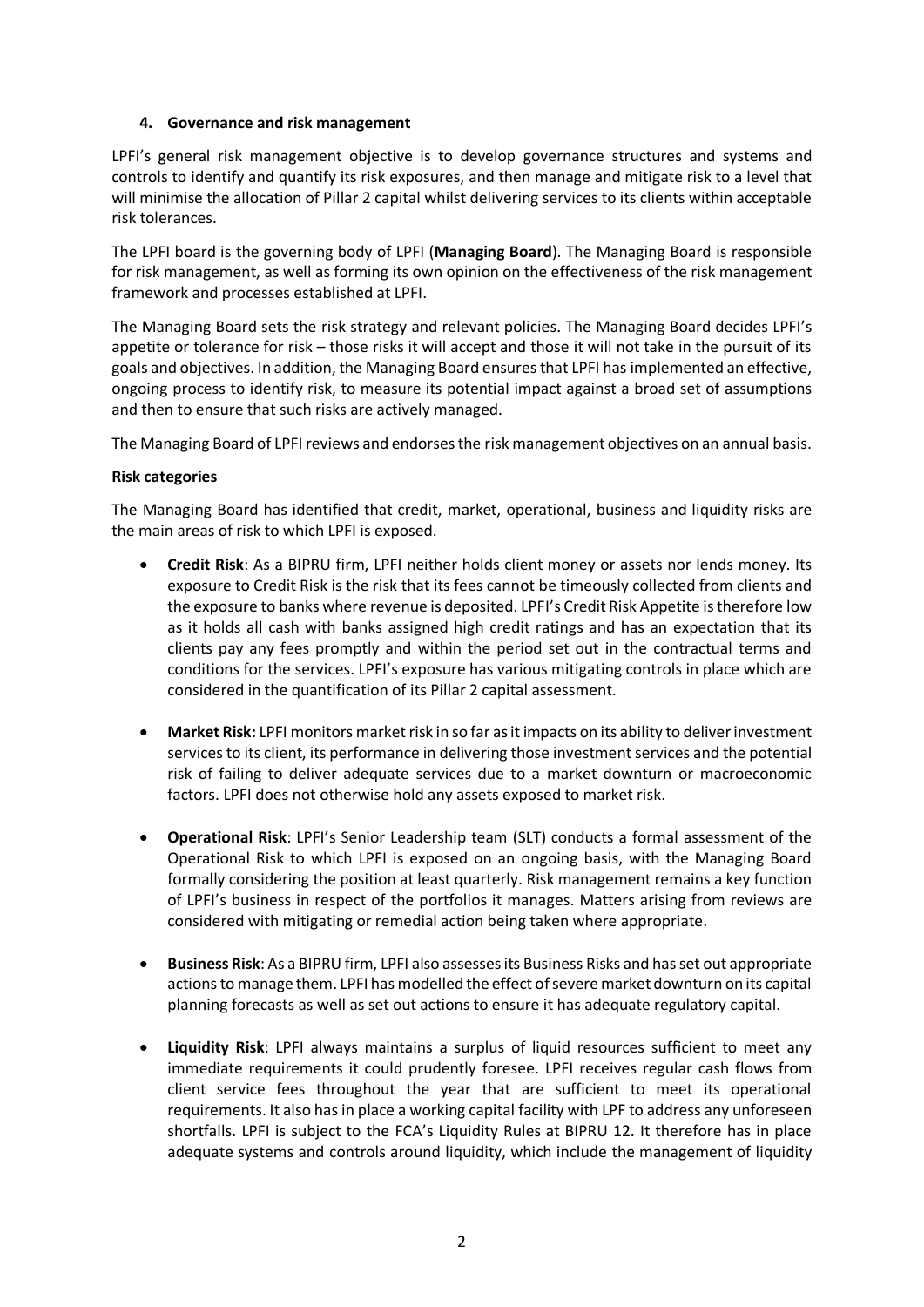risk via scenario and stress testing of its cash flow forecast and the establishment of management actions and contingency funding plans.

# **5. Capital Resources**

The relevant calculations of regulatory capital held as at 31 October 2021 are shown in the table below:

| <b>Capital item</b>                                                           | (£)     |
|-------------------------------------------------------------------------------|---------|
| Tier 1 capital (Note - no innovative tier one capital                         | 821,000 |
| Tier 2 capital                                                                | 0       |
| Deductions (material interim losses, intangible<br>assets, material holdings) |         |
| <b>Total capital resources</b>                                                | 821,000 |

# **Compliance with BIPRU and Pillar 2 regulatory requirements**

LPFI is categorised as a BIPRU firm. In accordance with GENPRU 2.1.4.5R (Calculation of variable capital requirement for a BIPRU firm), LPFI's Pillar 1 capital resources requirement is determined as the higher of (i) the sum of the credit and market risk capital requirements and (ii) the fixed overhead requirement. LPFI's Pillar 1 capital requirement is the fixed overhead requirement, £541,000.

LPFI's capital resources of £821,000 are adequate for its size and the complexity of its business, compared to its minimum capital requirement of £541,000 (fixed overhead requirement) under Pillar 1.

As required according to GENPRU 1.2 and the Pillar 2 rule, LPFI maintains an ICAAP to establish whether it is required to hold any additional capital to cover any risks LPFI is exposed to which are not fully captured under the Pillar 1 requirements.

LPFI's Pillar 2 capital requirement was assessed as part of the ICAAP for the period ending 31 March 2021. The current Pillar 2 requirement was determined as being £238,000.

As a result, LPFI's ICAAP capital requirement for the period ending 31 March 2021 was determined as being £779,000.

LPFI's capital requirement as at 31 March 2021 and capital adequacy as at 31 October 2021 are shown in the table below:

|                                       | Pillar 1 | Pillar <sub>2</sub> |
|---------------------------------------|----------|---------------------|
|                                       | £000'S   | £000'S              |
| Base Capital Requirement (EUR 50,000) | 43       |                     |
| <b>Credit Risk</b>                    | 54       |                     |
| Market Risk                           | 0        |                     |
| Fixed Overhead requirement ("FOR")    | 541      |                     |
| Pillar 1 - higher of (CR+MR) and FOR  | 541      |                     |
| Pillar 2 Credit Risk                  |          | 12                  |
| Pillar 2 Market Risk                  |          | 24                  |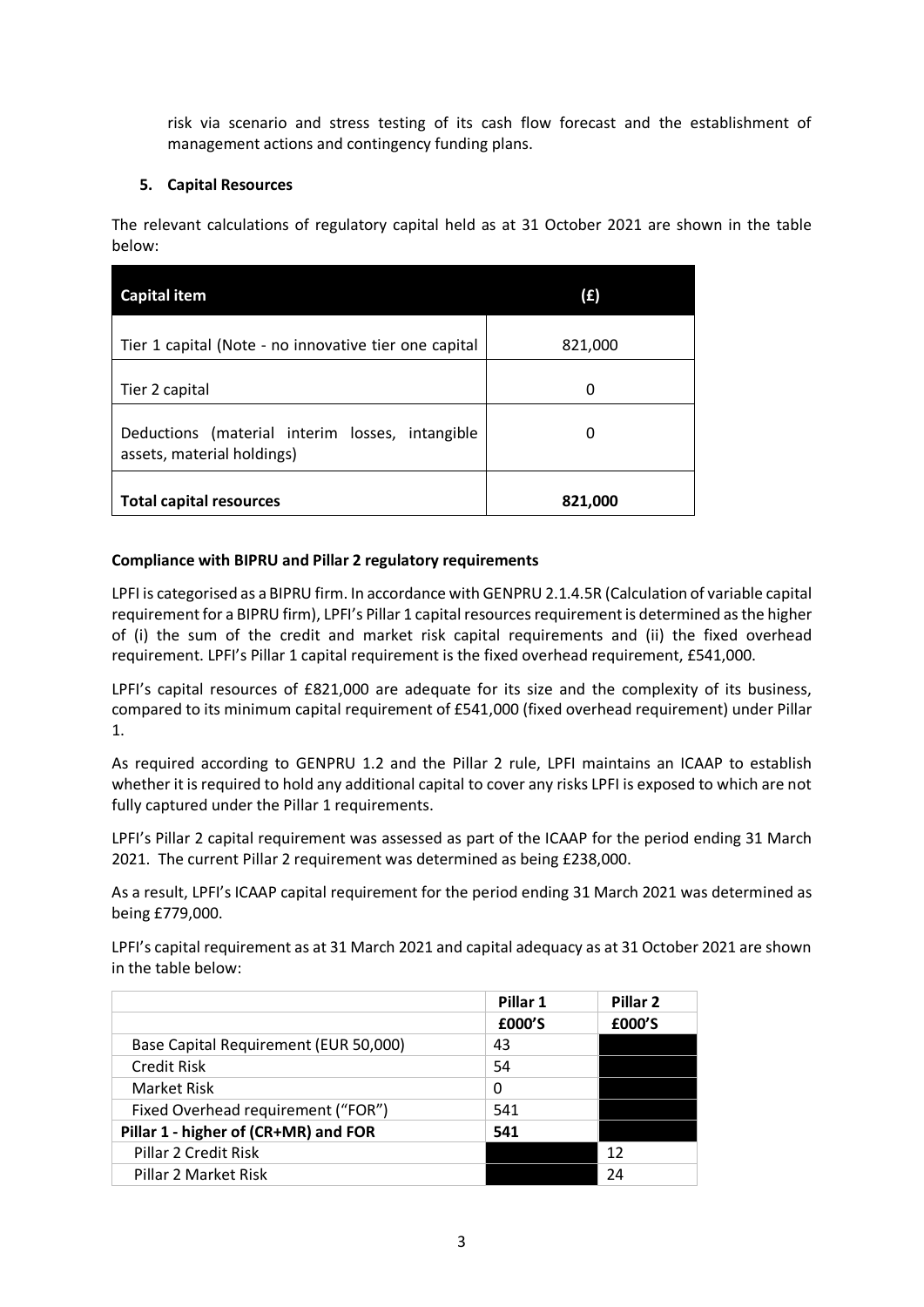| Pillar 2 Operational Risk                 |     | 104      |
|-------------------------------------------|-----|----------|
| <b>Pillar 2 Business Risk</b>             |     | 76       |
| Pillar 2 Liquidity Risk                   |     | 12       |
| Pillar 2 Wind-down stress test adjustment |     | $10^{1}$ |
| Pillar <sub>2</sub>                       |     | 238      |
| ICAAP Capital Requirement (P1+P2)         | 541 | 779      |
| Regulatory capital as at 31 October 2021  | 821 | 821      |
| Surplus as at 31 October 2021             | 280 | 42       |
|                                           |     |          |

*Note the above figures are rounded.*

There is a surplus of regulatory capital above the capital resource requirement deemed necessary to cover the risks identified.

The ICAAP is monitored and reviewed on an ongoing basis by the Managing Board to ensure that all changes to LPFI's risk profile are continuously assessed. LPFI reviews its capital resources and own funds requirements on a regular basis and updates the ICAAP at least on an annual basis in accordance with FCA guidance. LPFI's capital adequacy position is monitored and reported to the FCA on a sixmonthly basis.

# 6. **Remuneration code disclosure**

#### **Decision making process**

The board of the LPF group's staff servicing vehicle (LPFE Limited) acts as the Remuneration Committee for LPFI. It oversees the establishment and implementation of a Remuneration Policy for all employees.

LPF endeavours to reward its people fairly and appropriately for their contribution towards the success of the pension fund and the level of service and performance delivered to its members, employers and LPFI's clients (being LPF's collaborative partner funds) (together, the **Stakeholders**). The Remuneration Policy is designed to be consistent with and to promote sound and effective risk management. In that regard, the Remuneration Policy aligns to the group's strategy, values, risk profile and the long-term interests of its Stakeholders.

LPFI is subject to the FCA's BIPRU Remuneration Code, therefore specific sections of the Remuneration Policy relate to those individuals whose activities could have a material impact on the risk profile of LPFI. Currently, that includes the Senior Leadership Team and portfolio managers.

The LPFE Board reviews performance and approves remuneration arrangements as set out within its Terms of Reference. It has direct responsibility for determining the remuneration of all Code Staff, having regard to input from Senior Leadership Team for the portfolio managers.

The LPFE Board includes one member of the group's executive, three Stakeholder members and two independent non-executive directors. Its effectiveness is reviewed periodically as part of the group's wider governance review programme. That is to ensure that the governance around the group's performance and remuneration processes continues to be proportionate and aligned to the scale of its business and strategies.

#### **Link between remuneration and performance**

The approach to remuneration is intended to:

<span id="page-4-0"></span><sup>&</sup>lt;sup>1</sup> Note: 20% of total estimated wind-down costs.